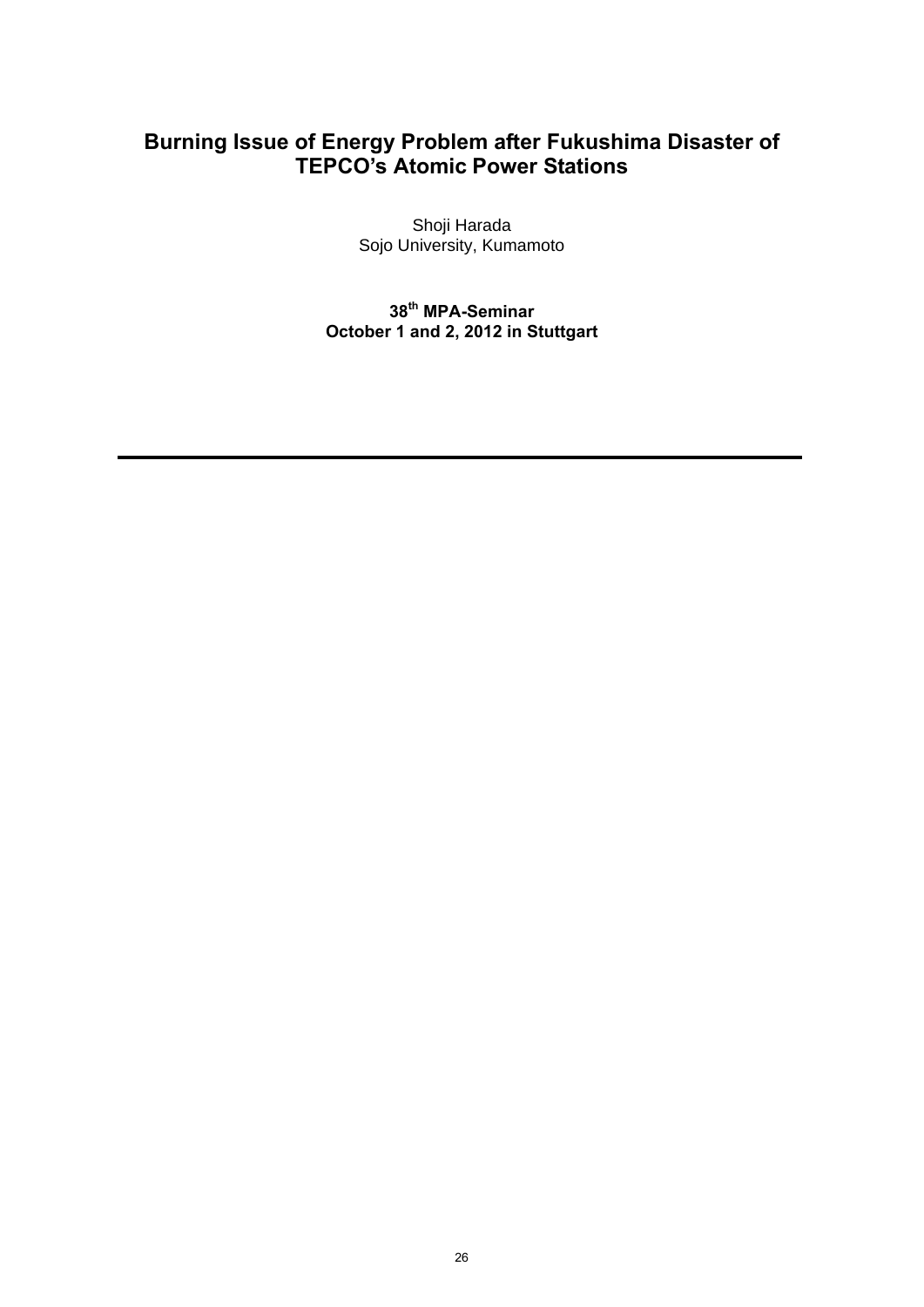# **Abstract**

Strikes of unanticipated enormous earthquake and subsequent tsunami brought unbelievable disaster in eastern Japan on March 11, 2012. In particular, collapse of cooling system of TEPCO`s Fukushima atomic power stations resulted in IAEA-defined level7 accident including heavy radiation, hydrogen explosion –induced collapse of the building of power station No.2 and No.4 and melt through of nuclear pressure vessel No1.3.4 At an initial stage of the disaster, nobody knew precisely what happened at the power stations. According to the recent report of the national investigation committee, precise reason of the collapse of the cooling system whether it was induced by the strike of huge earthquake or tsunami is still unclear. Due to poor risk management of the government and TEPCO and closure of the precise disaster information, people became suspicious and nervous about the atomic power station. Fifty four atomic power stations have been constructed for these forty years in Japan. On last May 04, all the atomic power stations were shut down due to periodic inspection. However, restart of them became hot discussion. Although atomic power station was regarded as a powerful tool to reduce carbon dioxide several years ago, this situation after March 11 completely changed. In many countries which possess atomic power station, making a road map to develop recyclable energy is a burning issue. It should be noted that German spent about thirty years to declare atomic energy free society.

Finally necessity of succession of technology of utilizing atomic power is emphasized. Politics on depending atomic power differs in each country. Therefore, study from Fukushima disaster should be widely used to prevent from unexpected accident of atomic power station.

## **1 Introduct ion**

When the present author came to MPA, Stuttgart University, as a Humboldt scholarship holder, in 1979, FKS(Forschungsvorhaben Kernkraftwerksicherheit, Research project on the Safety of Atomic Power Station) Program, especially, a systematic study of strength evaluation of a thick rolled steel plate 20MnMoNi55(A508Cl3) for pressure vessel use for atomic reactor, was running. It was just after Three Mile Island accident in USA on March 28, 1979. At that time, there arose a strong citizen movement against atomic power, originated in Gorleben against construction of high-level radioactive waste repository in northern Germany, which resulted in birth of new political party, Green Party. On the entrance door to MPA, a sticker "Steinzeit nein Danke!, Stone Age, No thanks!", was put. At that time, studying renewable energy, for example, heat pump, was one of hot research topics all over Germany. It has passed three decades since then. Meanwhile, researches of renewable natural energy such as solar energy, wind energy, biomass, and so on, have been strongly promoted. At last, German government decided, after Fukushima disaster, that all the operating atomic power stations will be abolished by 2022.

The purpose of the present paper is to discuss the future first energy supply in Japan. To make discussing point clearly comparison of the energy supply between Japan and Germany is done.

## **2 Change of the primary energy supply after 1945**

Just after the end of the World War II, Japanese economy was completely broken. The Korean War in 1951 suddenly brought a special demand and revitalized Japanese production economy and recovered industrial production activity to the state just before the war by the end of 1950`s. The taking off for the higher growth rate of economy at the beginning of 1960`s induced gradual change of the primary energy supply from coal to oil and finished complete switching of the main energy source at the end of 1960`s. Parallel to this, introduction of atomic power energy was promoted to meet the expanding demand and stable supply of electricity due to quick industrialization in 1960`s.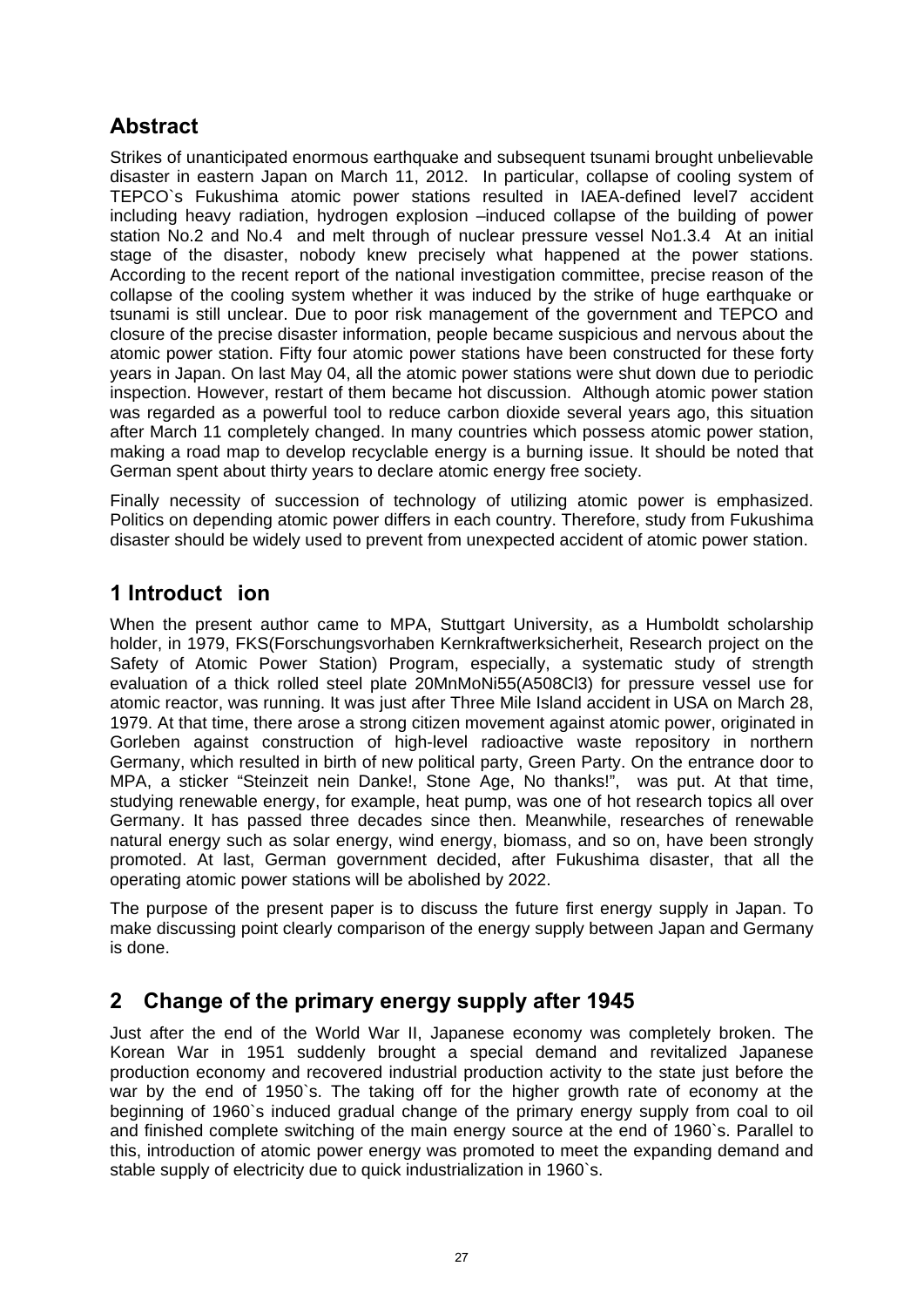Twice attack of oil crisis in 1970`s accelerated the change of stable primary energy supply system and increased dependency of atomic power. At that time, three national laws for promoting construction of atomic power station on completely country side were established. The low cost energy supply by atomic power seemed to contribute economic prosperity. This situation lasted until the Plaza Accord in New York in 1985. After 1985, soaring of yen and newly joining of China to the world market in 1993 promoted the transfer of manufacturing to neighboring countries. At the same time, so-called IT innovation changed the major human activity from factory-making to office work. As the results, factory-making production activity in developed countries was gradually transferred to developing countries of lower wage.

Quick globalization after the collapse of Berlin Wall in 1989 contributed to elevate the living standard of the developing countries. However, increase of the energy use of average people brought global warming. This phenomenon was suggested to be caused by the greenhouse gas. Therefore, reduction of carbon dioxide emission efficient to mitigate global warming was accorded in Kyoto in 1997, referred to as Kyoto Protocol, COP3) At that time, it was thought that the atomic power station without carbon dioxide emission contributes to mitigate the greenhouse gas warming. The speech by previous Prime Minister Yukio Hatoyama at UN in 2009 that Japan will contribute to reduce carbon dioxide emission by an amount of 25% by 2020, comparing with that of 1990, intended to stimulate the development of new innovative technology in renewal energy field. It is, however, to be noted that the electricity supply will, for the time being, not change drastically. The electricity power supply by atomic power station was 23.8% in 2010 in Japan. It is suspicious whether the complete switching of electricity supply from atomic energy to renewal natural energy by 2030 is possible. It is because a percentage of energy supply by renewal energy to total energy supply in 2010 was less than 2%.

After oil crisis in 1970`s, it has long been believed that the construction of atomic power stations greatly contributes to establish a strategy of basic electricity supply system. That is, atomic power stations work as a non-fluctuating basic load and a fossil-fuel power stations by coal, oil, natural gas, and so on, compensates the fluctuating load day by day and in season. Therefore, the change of supply system in future should also be considered.

However, this understanding for atomic power station completely changed after Fukushima disaster. Anti-atomic power movement arose among people and became harder and harder day by day. The government is in current under investigation of atomic power dependency of electricity supply in 2030 by means of DP(deliberative poll. That is, atomic power dependency should be different three level of 0%, 15%, 25-30%. The result reported on August 23 that about 50% of the poll stands for complete abolishment of atomic power stations by 2030. Needless to say, this result should be taken into account in decision making of the policy. However, it is also to be noted that that investigation was done only by paying attention to a single issue of atomic power dependency of total electricity generation in 2030. That means, no information of technological and scientific points of view was given. The policy of abolishing atomic power stations and switching to renewable natural energy seems to follow the policy in Germany done for past three decades. The fact that German took thirty years to realize the present state, should also be taken in account. In addition, the related conditions such as geographical features, weather, politics, economy, and so on, are different in both countries.

#### **3 Electricity supply by the use of renewable natural energy**

There are many ways to use renewable natural energy such as wind power, photovoltaic, wave power farm, tidal power, OTEC (Ocean Thermal Energy Conversion), sea stream and geothermal energy. Biomass and biofuel are also renewable energy. To discuss the main portion of renewable energy attention is paid only to photovoltaic and wind power.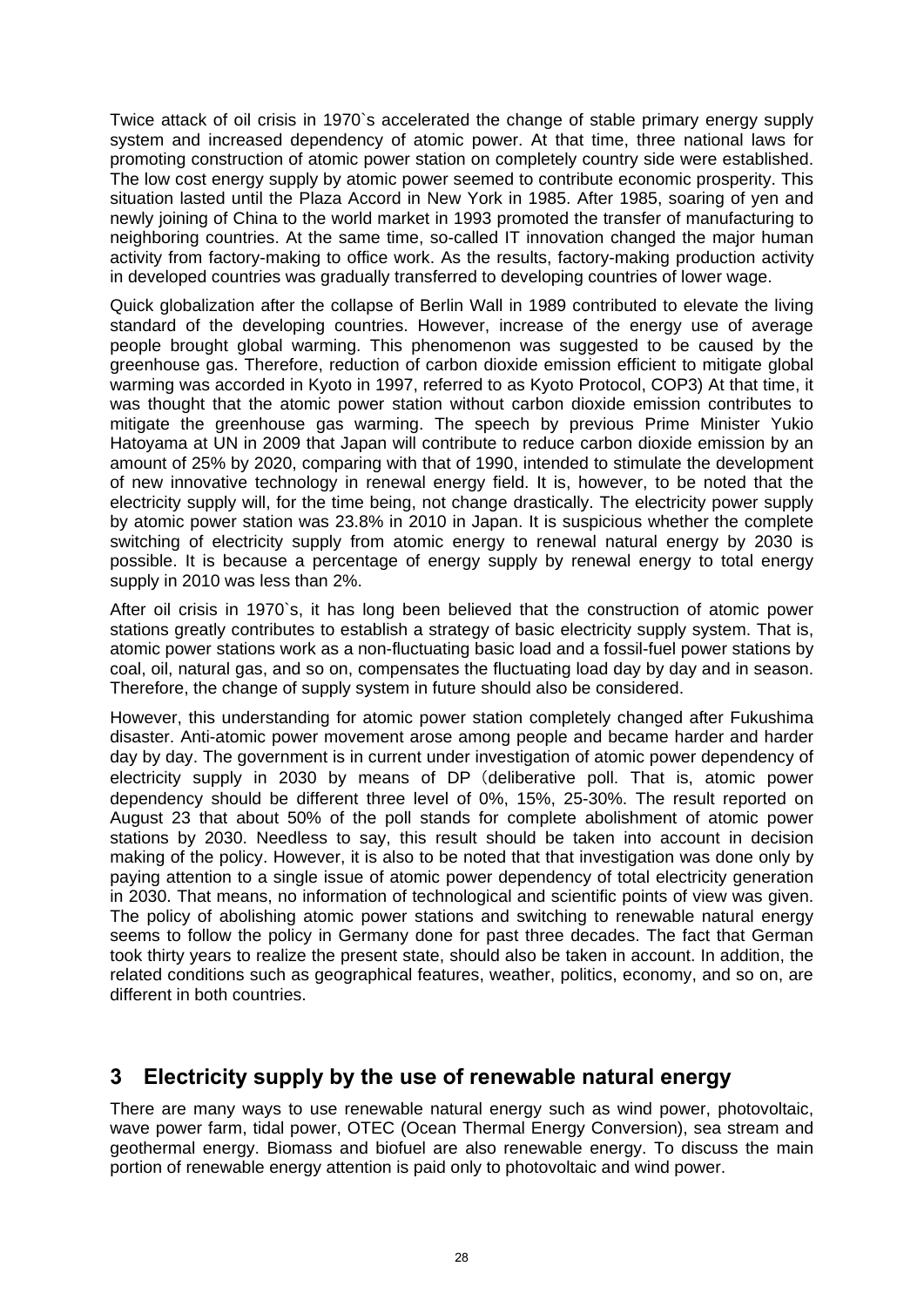After oil crisis at the beginning of 1970`s, concentrated efforts to develop photovoltaic power generation has been done, in a sense of as a leader of the world until the beginning of 2000`s. However, this new technology has not prevailed all over Japan, mainly because of the poor policy. On the contrary to Japan, German succeeded in prevailing photovoltaic power generation system in a short time. In 2000, the feed-in tariff (FIT) was adopted to spread photovoltaic power generation system to general consumer and company, which resulted in sharp growth of this system. However, keeping FIT system forced general electricity consumer to pay more financial support. As the result, this FIT system showed ironical aspect. In spite of maximum 22GW photovoltaic power generation on May 25, 26, 2012, this FIT system was forced to lower the tariff. Obviously this tariff reduction quickly makes solar panel companies bankruptcy.

On the contrary, the situation of the use of renewable natural energy is rather different in Japan from that in Germany. Although two factors that Japanese electric company first succeeded in developing solar cell for photovoltaic in 1960-1970 and that the oil crisis suddenly attacked two times in 1970`s, were advantageous for spreading of that system, highly expensive facility and poor policy spoiled the prevail of the system. Quite recently, after Fukushima disaster, the photovoltaic power generation quickly became a burning issue as a most promising renewable natural energy. What is now going in Japan seems to follow what was has been done for past ten years in Germany.

Regarding to wind power, the electricity generation by wind turbine continuously increased during past two decades. Total electricity actually generated by wind power corresponds to about one third of the total energy produced by renewable natural energy supply and to about one fourth of that of atomic power supply in 2010. In general, the land is almost flat everywhere in Germany. Additionally hard wind preferable to electricity generation is expected in northern Germany. Especially in five states, Niedersachsen, Berlin-Brandenburg, Sachsen-Anhalt,Schlewig-Holstein,Nordrhein-Westfalen, about 80% of total supply capacity of 27.2GWatt was constructed in these area.

Reversely in Japan, about 80% of land is covered by mountain range and wind power generation in flat area is difficult due to densely populated district. Furthermore, electricity generation in Hokkaido, far from consumer in Tokyo area, needs expensive power transmission. Therefore, construction of wind power supply slowly increased.

The total capacity of wind power electricity generation is in current only about 2GWatt. Due to handicap of narrow land preferable to wind farm and public noise problem, the government is now planning to construct offshore wind farm with a capacity of 0.8GWatt by 2030. Although the offshore type wind power supply apparently seems recommendable, because the land is completely surrounded by sea, natural disasters such as typhoon, tsunami, rough seas, should be taken into account.

From the above discussion, the conditions of utilizing wind power between Japan and Germany are considerably different. Then, this difference should be considered in making future policy of renewable natural energy.

#### **4 Succession of atom technology**

Before accident of Fukushima atomic power stations, world-known fabricators of atomic power stations had already been reconstructed and become more large scale companies. The Fukushima accident made general citizen consider that the electricity generation by the use of atomic power is very dangerous. The anti-atomic power movement became in fashion and required quick switching from atomic power to renewable natural energy at many places all over the world. At the time being, attitudes for and against future use of atomic power stations are different depending on the countries. This means that it is almost impossible to completely exclude or abolish atomic power stations from the earth. Therefore, all the knowledge studied from the accidents of Three Mile Island on March 28,1979, Chernobyl on